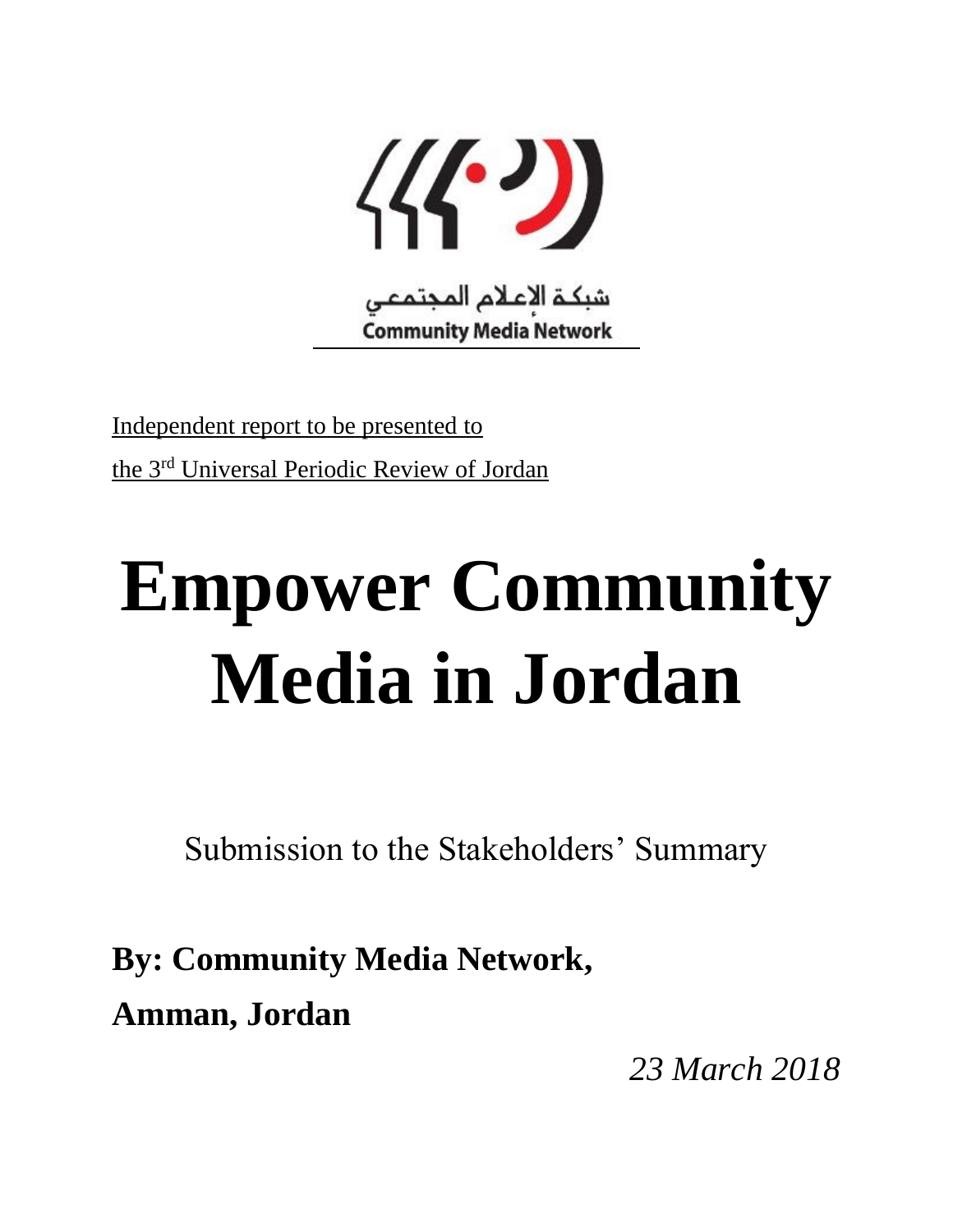# **1. Methodology of the report**

This report was prepared by the Jordanian NGO, **[Community Media Network](file:///C:/Users/Lenovo/Documents/communitymedianetwork.org)**, a Jordanian Media NGO established in 2007 with extensive experience in setting up community radio stations in the Middle East and North Africa.

# **2. Introduction to Community Media**

Community media refers to the third tier of media ownership after public and commercial media. It refers to media owned by not-for-profit organizations usually representing local communities, and depends on the work of volunteers with the purpose of raising awareness and empowering local and fringe communities.

An enabling legal environment that provides recognition and facilitates resources and support mechanisms is necessary for the long-term sustainability of community broadcasters. They work on a non-profit basis, and are tailored according to the specific needs and conditions of their respective communities. This means that favorable community radio legislation and financing have to take into account a multitude of existing business models within a given national media landscape.

A common finding is the struggle for legitimacy, financing, and professional capacity. Many community radio stations give in to influential bodies for survival or give up and move to something else. This is all the more worrying as **community radio is an important vehicle for development in many regions of the world**. It can improve awareness and knowledge of solutions to community problems ranging from rural development, culture, education, agriculture, hygiene and sanitation to local governance.

# **3. Human Rights Framework**

# **3.1 Scope of international obligations**

Jordan is a State party to several of the main international human rights treaties, including ICCPR; ICESCR; ICERD; CEDAW; CAT; CRPD; CRC and its two optional protocols.<sup>i</sup>

# **3.2 The human rights dimension to community radio**

# **3.3.1 International human rights norms**

The availability of community media is a driver and enabler of several fundamental human rights including **freedom of expression, freedom of the press, and access to**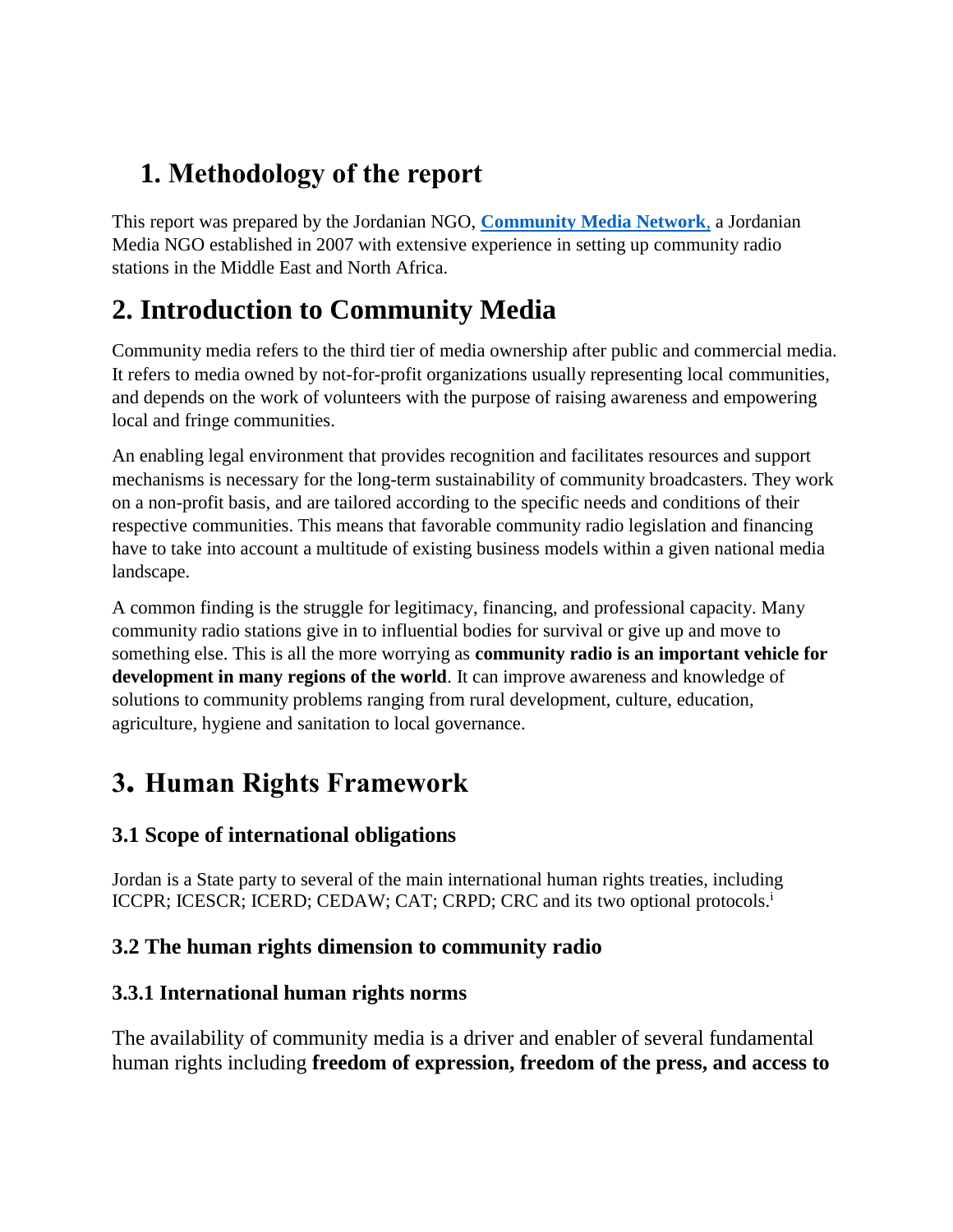**information**. The rights are enshrined in international human rights law, including the Universal Declaration of Human Rights and Article 19 of the ICCPR.

## **3.3.2 International recognition**

#### **UNESCO and Community Media**

UNESCO [has highlighted](https://en.unesco.org/news/strengthening-policies-and-funding-community-media-sustainability) community media as **a means to support democracy** by enabling individuals to **exercise their freedom of expression and right to access information.** 

UNESCO has further emphasized that **"free, pluralistic and independent media are key drivers for sustainable development**", and that community media also has a "catalyzing role for the achievement of enhanced climate action." Radio is the most widespread form of community media in the developing world because it is **cheap to produce and to access, can cover large areas, and overcomes illiteracy**.

It usually evokes a grassroots attitude and a bias toward the free flow of opinions and ideas. It seeks to educate and entertain, to inform and amuse, and to create a big tent under which its listeners can engage and challenge each other as well as their political leadership. Community media will often fill the void left by larger corporate media entities that operate under different imperatives that may not include the underrepresented or marginalized populations in a society**."**

#### **Regional support**

The Office [of the Special Rapporteur](http://www.oas.org/en/iachr/expression/showarticle.asp?artID=229&lID=1) for Freedom of Expression, under the Organization of American States, recognizes media, especially **radio, "as a guarantee for the democratic process**." The Office further highlights that, "the **key role of Community Media to ensure the actual practice of freedom of expression and a better access to information for the social sector and indigenous peoples in our region**. Even though many countries in the hemisphere have legally recognized the community sector, there are still obstacles to implement its inclusion in media. Its development will also contribute with diversity and pluralism, and therefore avoid the creation of monopolies or oligopolies."

#### **National practice**

There are numerous examples across the world where community media has proved a crucial platform for information.

# **4. Situation of Community Media in Jordan**

## **4.1 Legal framework**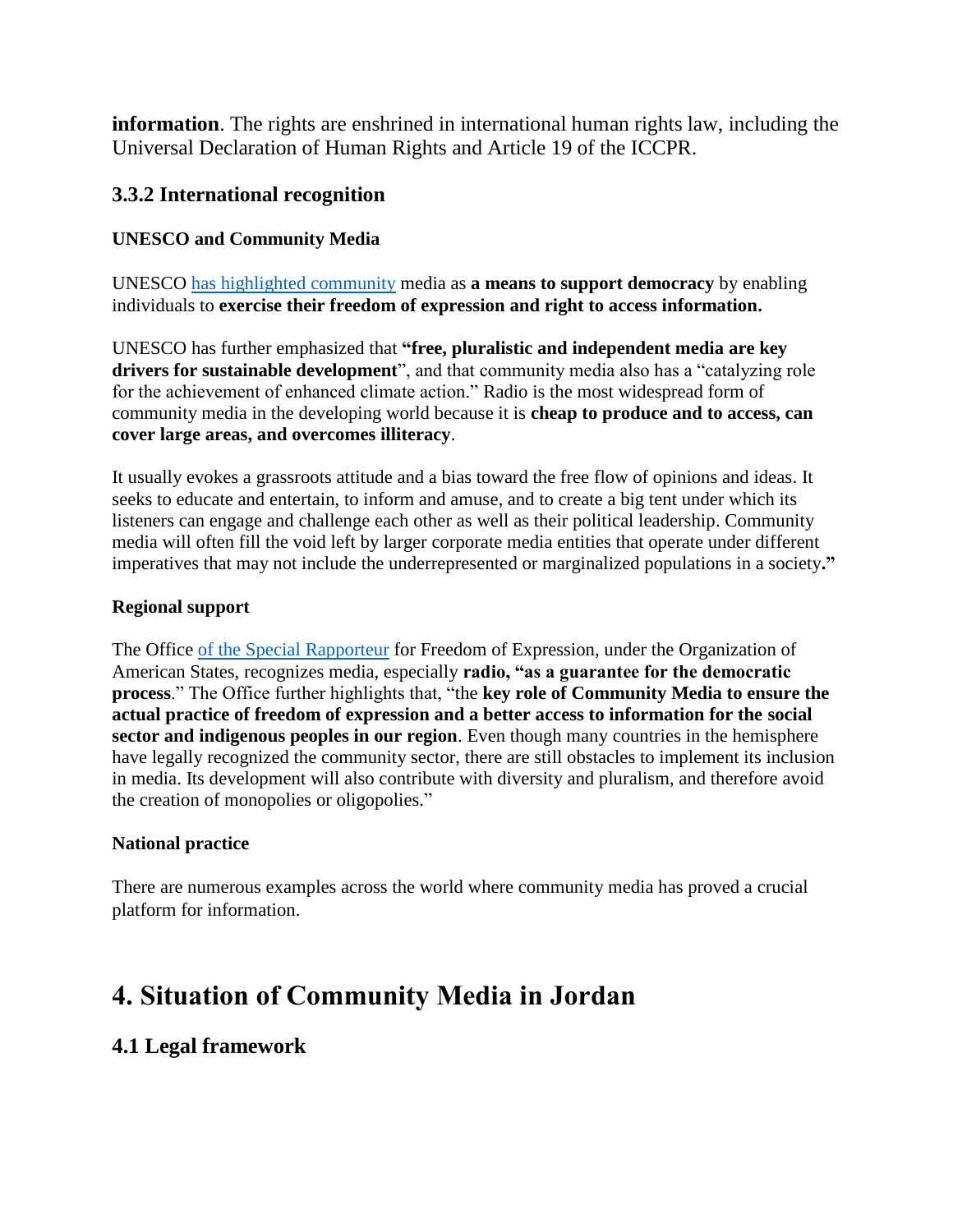**Jordanian law doesn't recognize "community radio" as a special category**, nor does it provide any financial incentives to not-for-profit radio stations, despite the fact that the 2015 audio visual law included a clause allowing stations that don't broadcast any advertisement to receive a waiver. This amendment, however, has yet to be translated into regulation or law, and community radio stations continue to be forced to pay hefty fees that reach JOD 25,000 (equivalent to \$40,000) annually (for both media commission and TRC). For every day that the license fee is not paid, the station is fined JOD 100 (\$140), and after 30 days the license can be revoked.

# **4.2 Current situation: overview**

While community media has been celebrated the world over, it has had little impact in Jordan or the Arab region despite some valiant efforts during the last decade.

While not having the legal recognition or the advantages therein, **Jordan has experienced an explosion in community radio stations** that are neither owned by the state nor by commercial interests. Most of these community radio stations are either owned by universities or city councils. The only exception is Radio al Balad which is managed by the not-for-profit Community Media Network.

Jordan was host to the ninth global meeting of the World Association of Community Radio [Broadcasters](http://www.isiswomen.org/index.php?option=com_content&view=article&id=350:9th-world-conference-of-community-broadcasters-held-in-jordan&catid=21&Itemid=449) (AMARC 9) the federation of community media in November 2006. The conference, held under the auspicious of the Prime Minister Marouf Bakhit, called for recognition of a separate category of community-owned media as a third tier of media ownership in addition to state and commercial ownership. [AMARC 9 called for](https://www.apc.org/en/blog/statement-amarc-9-conference) "**legal and administrative structures must be created that guarantee the establishment and development of community media and community radio without administrative or financial restrictions**."

## **4.2.1 Ownership of media**

The **Jordanian Government currently owns many media outlets in Jordan**. Jordan radio and television owns seven radio frequencies and two television frequencies that are outside the regulatory framework of the media commission, which regulates all other media.

A number of radio stations are owned by public institutions such as: the police, owns radio *Amen FM,;*the army owns *Radio Hala*; and the municipality of the capital owns *Hawa Amman*.

Radio licenses have been given out to university-connected radio stations in Irbid's Yarmouk University (*Yarmouk FM)* in *Maan's* King Hussein University (*New Maan radio)* in Tafileh University (*Tafileh Radio)* in Jordan University-Amman (*Jordan University Radio*). City councils in Amman and Zarqa also have received radio licenses. All the above get a waiver to pay radio license fees.

**The Jordanian National Centre for Human Rights (the country's A-status NHRI) has flagged the problem of concentrated media ownership as a major human rights problem**. Speaking at a coordination meeting on 28 February 28<sup>th</sup> 2018 in Amman, and called for by the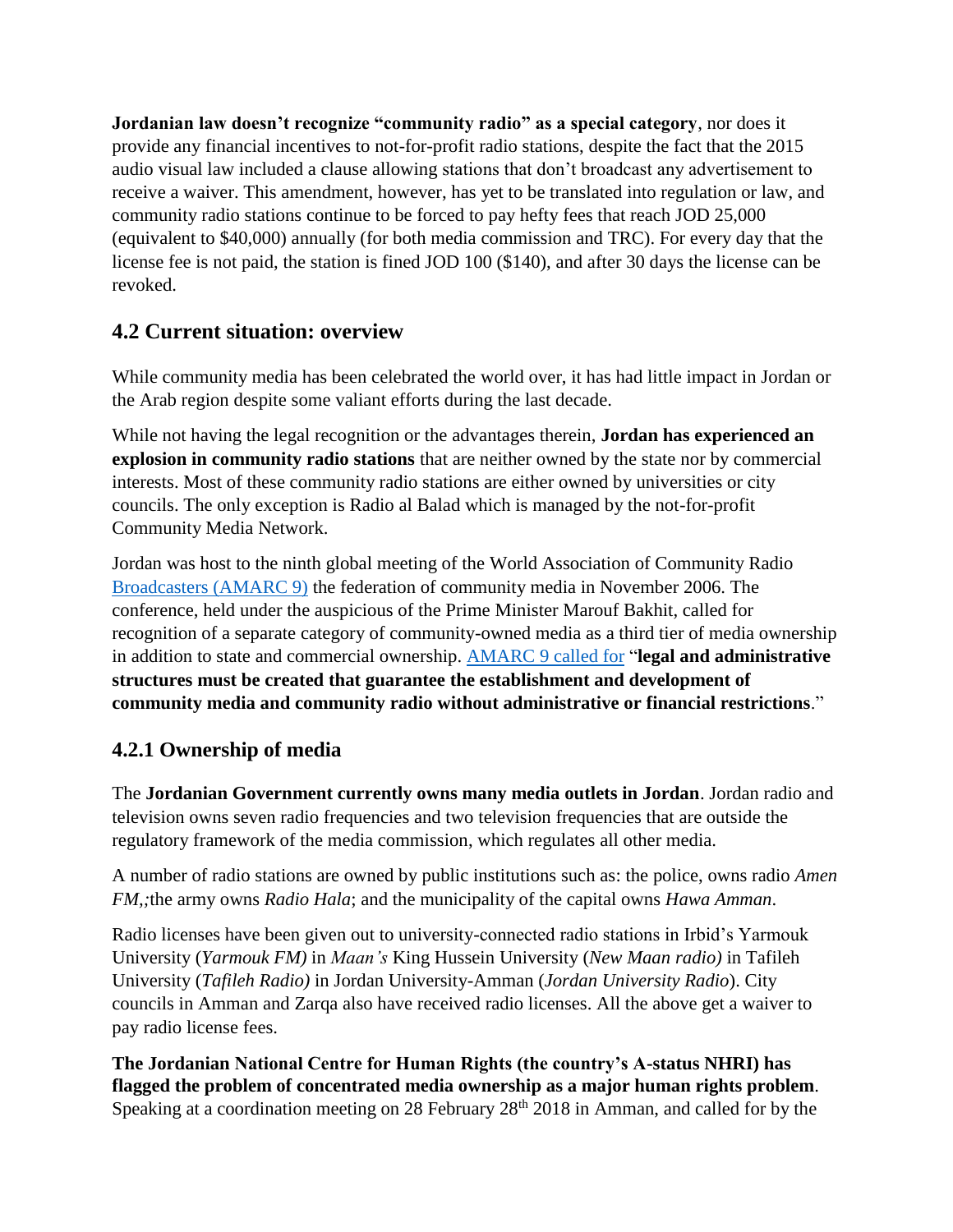Insan and Eye on Jordan coalitions. It highlighted its deep concern about the problem of ownership cluster of media ownership in Jordan.

## **4.2.2 Community radio in Jordan**

.

In Jordan, there have been small but important efforts to create an example of community radio despite the fact that the current laws in Jordan doesn't allow not-for-profit organizations to own radio unless they get an exception or are part of a publicly owned bodies such as a public university. Ironically, an elected city council doesn't qualify for this waiver whereas a government appointed city council does.

## **4.2.3 Advocacy for community radio in Jordan**

A number of efforts have been forged to try to unite community-based radio stations in Jordan and the Arab region. Community Media Network launched *[Aswatona](file:///C:/Users/Lenovo/Documents/aswatona.net)* a multi-year multi country program aimed at supporting and advancing community radio. Seven stations were established in the Arab region and three international conferences have taken place with the aim of introducing and advancing the concept of community media.

More than 120 community radio activists from 14 Arab [countries gathered](http://www.amarceurope.eu/jordan-dead-sea-declaration-gives-boost-to-community-media-in-mena-region/) on 6 April 6 2014 on the Jordanian side of the Dear Sea to talk about the challenges of producing, broadcasting and sustaining community owned media, especially radio. A declaration, the Dead Sea [Declaration,](http://aswatona.net/wp-content/files_mf/aswatona14declarationen.pdf) issued by the participants called for an "enabling legal and administrative environment that supports and sustains the work of these radio stations in local communities."

The Media Development Indicators (MDI) of UNESCO carried out [an assessment in Jordan](http://www.unesco.org/new/en/communication-and-information/resources/) by a comparative analysis of better public service media (PSM) practices in selected European countries and the contemporary practice in Jordan. Together, the MDI assessment and the comparative PSM analysis are intended to form the basis for a review of the government's Action Plan for the Media Strategy that could lead to the development of a revised Action Plan to be agreed upon by the relevant national stakeholders.

In the [recommendations](http://unesdoc.unesco.org/images/0023/002344/234425e.pdf) of its report UNESCO called for: "Comprehensive broadcasting legislation needs to be introduced which should, among other things, do the following:

"provide for an equitable allocation of broadcasting licenses to public service, commercial and community broadcasters based on a plan for the frequency spectrum which has been developed following an open and consultative process."

*Other public institutions were involved in other events in support of community media.*

Jordan Media Institute concluded August 14<sup>th</sup> 2015 the workshop "Community Media... towards a better community engagement", organized by USAID-funded Community Engagement Program.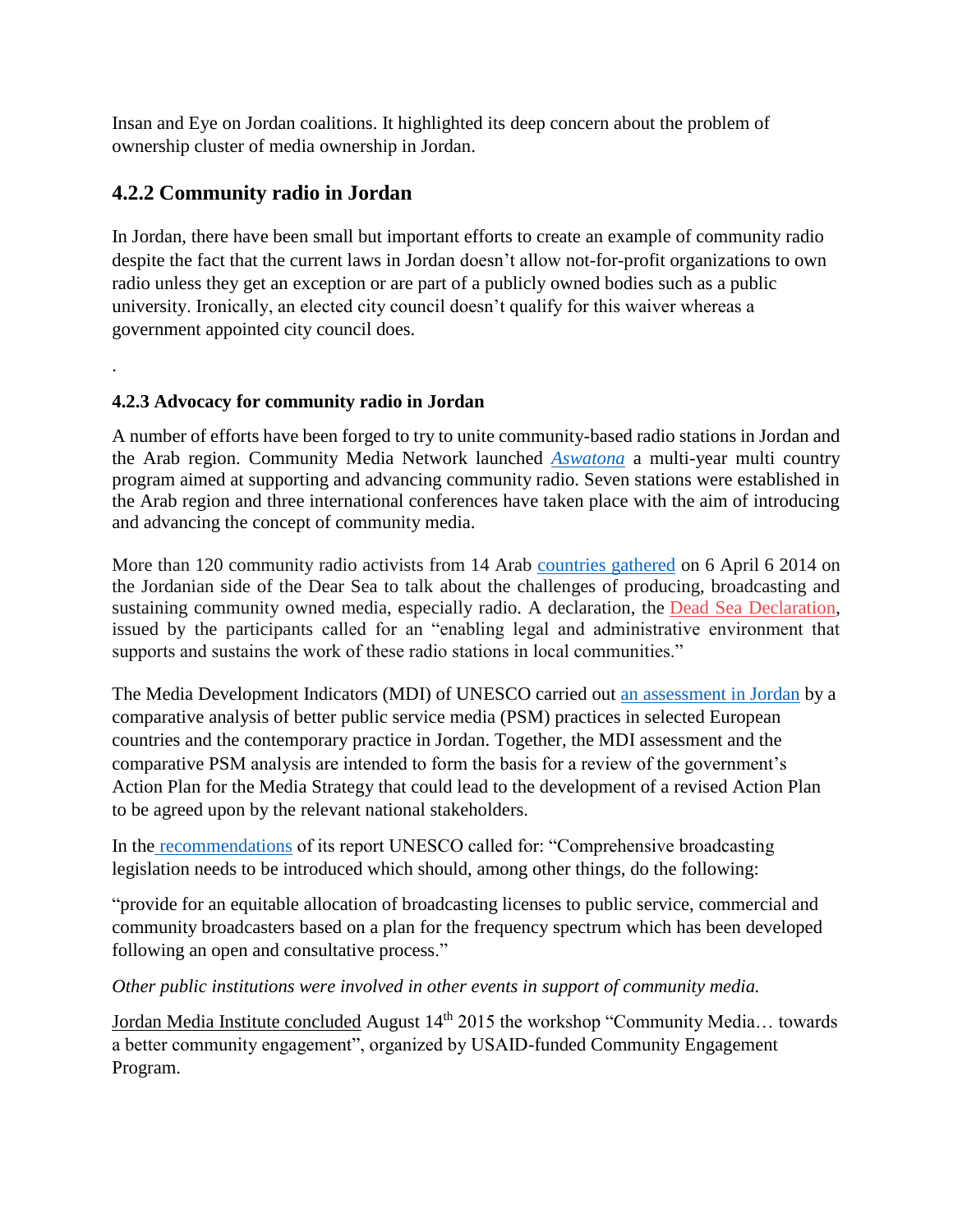The two-day workshops focused on designing media campaigns to cover local news, methods of affective social media, and building relationships with the local communities that would benefit journalists, and finally skills of internet search and media sources. A session was dedicated to data journalism and the use of infographics and other tools that would polish the media practice and produce stories according to professional standards.

On the occasion of the International Day for radio February  $13<sup>th</sup>$  2017 a group of eight Jordanian community radio stations [urged the Media](http://jordantimes.com/news/local/radio-stations-urge-authorities-recognise-community-media) Commission to recognise them.

The non-profit radio stations also called for creating a legislative environment that supports community media, adopting UNESCO's definition of community radio stations, cancelling fees paid by the stations to commission and the Telecommunications Regulatory Commission.

The stations are *Al Balad, Sawt Al Karak, Yarmouk FM, Sawt Al Janoub, Tafileh Radio, Zarqa Municipality Radio, Liqaa and Husna*.

The European Union, UNESCO Amman Office and [Yarmouk University](http://www.jordantimes.com/news/local/yarmouk-university-celebrates-world-radio-day-eu-unesco) on Feb 25<sup>th</sup> 2018 the 7th annual World Radio Day 2018 at the Faculty of Mass Communication in Yarmouk University.

# **5. Recommendations**

Jordan did not receive any recommendations on community media in previous UPR cycles, though it received 12 recommendations on freedom of the press. As the situation of community media is developing in Jordan, Community Media Network believes that the issue must be addressed as a priority concern in the third review.

Community Media Network therefore encourages states to make the following recommendations to Jordan during its third UPR in November 2018:

*1. Recognize and create an enabling environment for community media in Jordan without administrative or financial restrictions.*

*2. Implement immediately regulations to the Media Law in order that not-for-profit, noncommercial radio stations are not subject to the Media Commission and TRC license fees.*

*3. Use international good practices as specific benchmarks for progress to improve the situation of the media community* 

*4. Strengthen capacity-building measures for community media, with a specific focus on supporting training in decentralized governorates and disenfranchised populations.*

*5. Allow migrants access to community media through opening up the licensing process to Syrian and other migrant communities.*